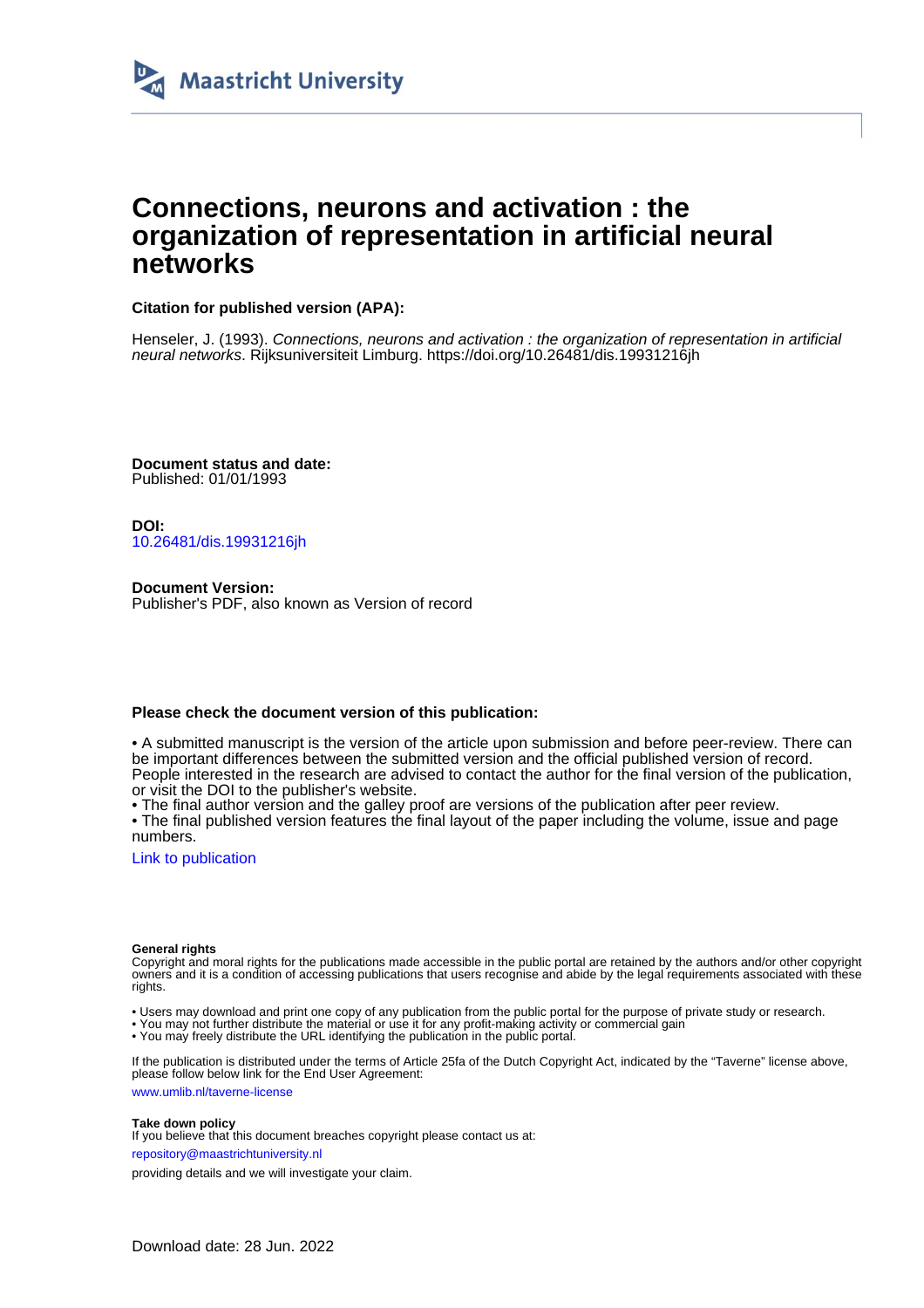Stellingen

behorende bij het proefschrift

## Connections, Neurons and Activation

The Organization of Representation in Artificial Neural Networks

door J. Henseler

16 december 1993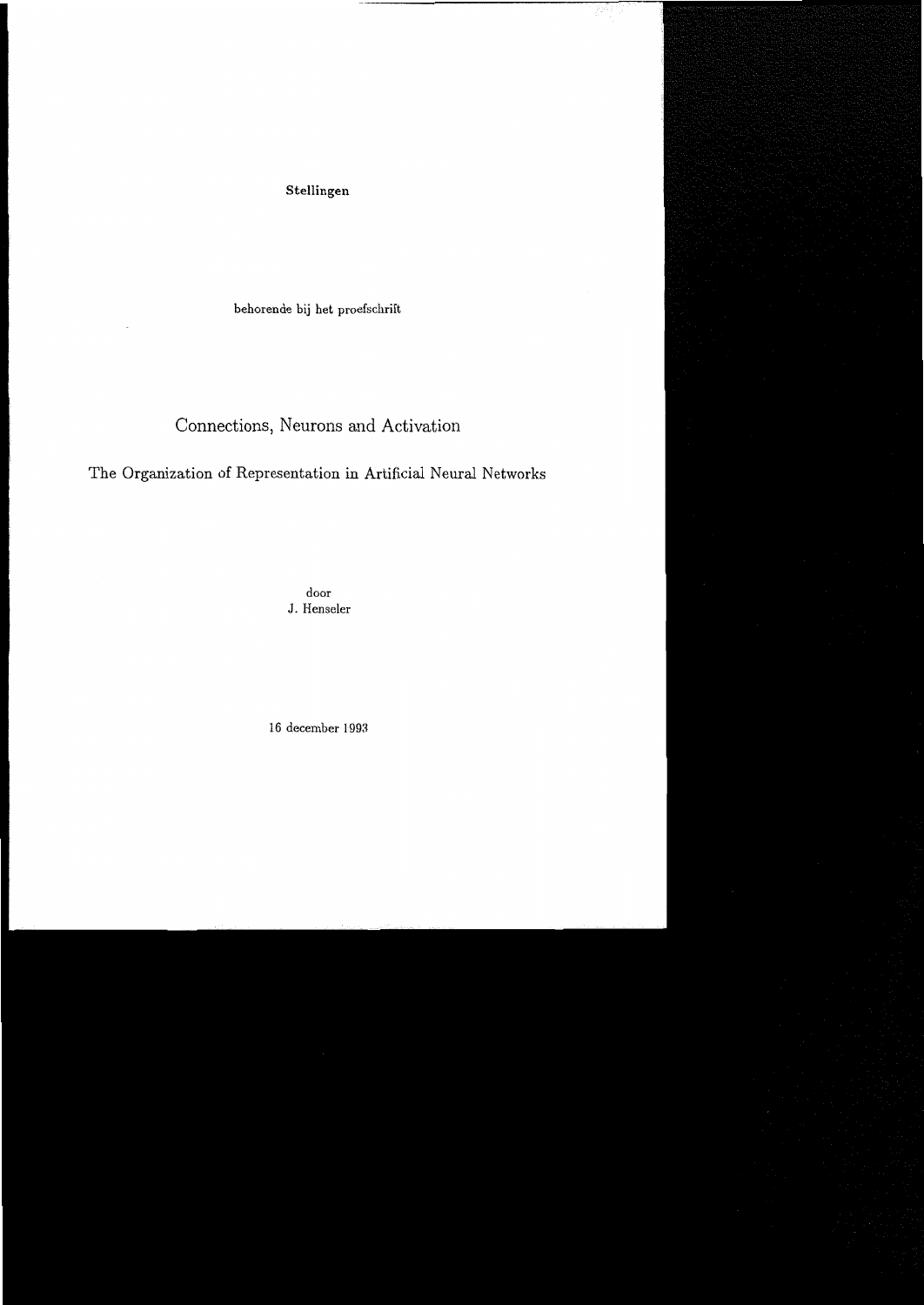- 1. Zoals de werking van digitale computers getypeerd wordt door de termen "number crunching" en "symbol crunching", wordt de werking van de hersenen en van artificiële neurale netwerken getypeerd door de term "pattern crunching". (Dit proefschrift, hfdst. 1.)
- 2. Artificiële Neurale Netwerken zijn een massief parallel alternatief voor sequentiële programma's in de robotbesturing en de statistische patroonherkenning. (Dit proefschrift, hfdst. 2 en 4.)
- 3. Sprekeronafhankelijke spraakherkenning en spraakonafhankelijke sprekerherkenning zijn twee voorbeelden van spraakverwerking. Alleen wanneer verschillende invoerrepresentaties gekozen worden, kan een Kohonen Self-Organizing Feature Map in het eerste geval gebruikt worden om verschillende fonemen in kaart te brengen en in het tweede geval om verschillende sprekers in kaart te brengen. (cf. dit proefschrift, hfdst. 3.)
- 4. Een voordeel van een topologische representatie is haar orthogonaliteit. Hierdoor is zij bij uitstek geschikt voor gebruik in een associatief geheugen. (cf. dit proefschrift, hfdst. 3.)
- 5. De tijd die nodig is voor de communicatie in een massief parallelle implementatie van een Self-Organizing Feature Map is evenredig met het aantal verbindingen dat een boodschap tussen twee processoren in het ongunstigste geval moet doorlopen. (Dit proefschrift, hfdst. 5.) Het parallelle algoritme dat R. Togneri en Y. Attikiouzel<sup>1</sup> voorstellen, kan zodanig verbeterd worden dat een massief parallelle implementatie van een Self-Organizing Feature Map op een transputersysteem wel haalbaar is.
- 6. De huidige software-engineeringtechnieken zijn ongeschikt voor het beheersen van massief parallelle computers. (Dit proefschrift, app. A.)
- 7. De voortschrijdende verzakelijking van diensten binnen de universiteiten leidt ertoe dat iedere dienst, en dus iedere vakgroep, een bedrijfskundig manager moet aanstellen<sup>2</sup>.

<sup>&</sup>lt;sup>1</sup>R. Togneri en Y. Attikiouzel (1991). Parallel Implementation of the Kohonen algorithm on Transputers, Proceedings of the IJCNN'91, pp. 1717-1722, Singapore.

<sup>&</sup>lt;sup>2</sup>C. Brinkgreve (1992). Universitair luchtbederf. NRC Handelsblad, 13 juni 1992.